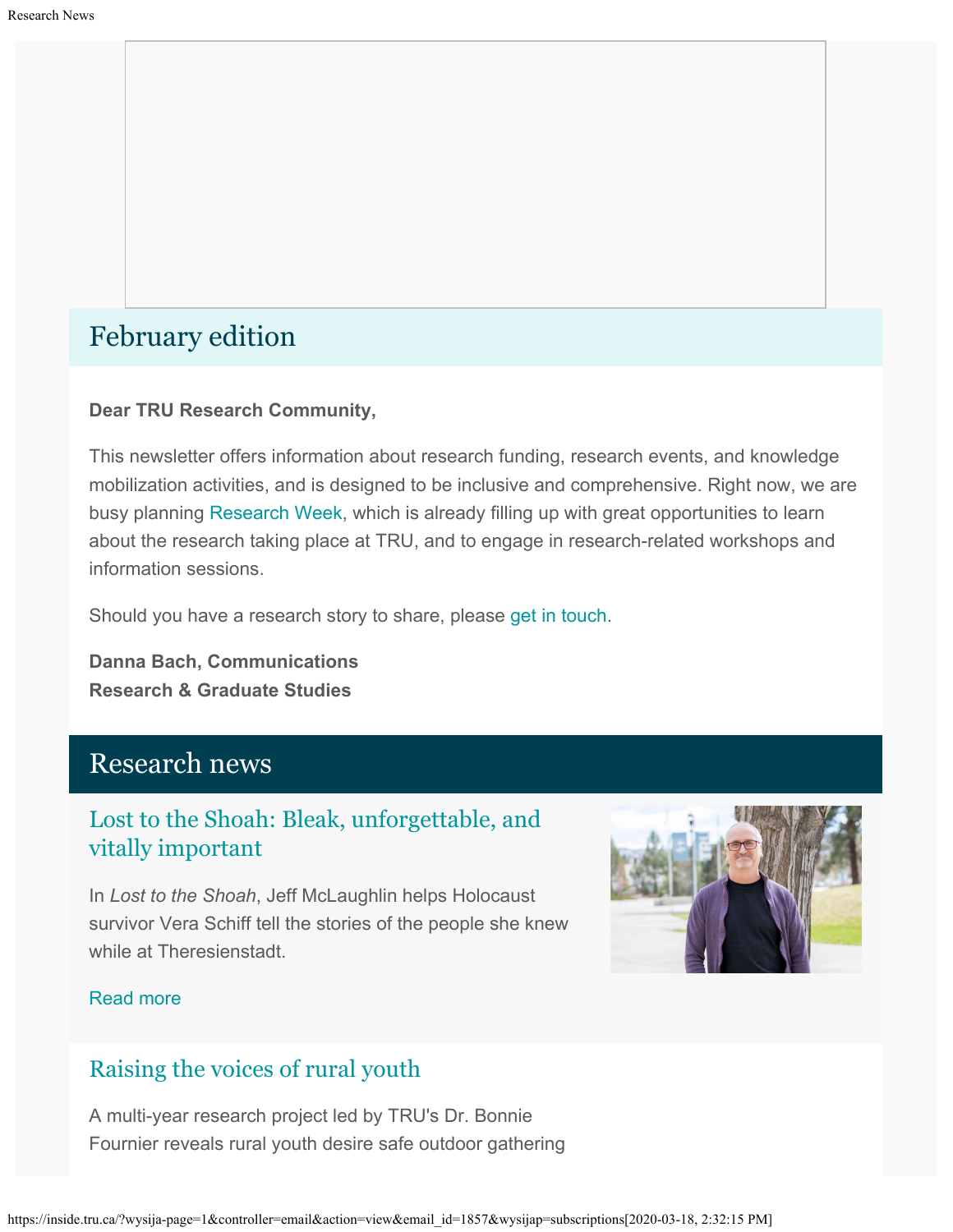spaces.

[Read more](http://inside.tru.ca/2020/01/15/raising-the-voices-of-rural-youth/)

## [Awards celebrate environmental research](http://inside.tru.ca/2020/01/14/awards-celebrate-environmental-research/)

Shannon Mendt and Joey Chisholm have been awarded \$7,500 Environmental Science and Natural Resource Science Fellowships for their research.

### [Read more](http://inside.tru.ca/2020/01/14/awards-celebrate-environmental-research/)

## [Successful Conversation Canada workshop](https://inside.tru.ca/events/event/conversation-canada-a-session-with-editor-scott-white/)

Thank you to all those who attended the Jan. 30 workshop with Scott White, CEO and Editor-in-Chief of the [Conversation Canada](https://theconversation.com/ca). This provided a great opportunity for those who have authored on the platform to share their experiences and provide feedback, and for those interested in authoring to learn about the process. For more

information about becoming a Conversation Canada author, please email [Danna Bach](mailto:dbach@tru.ca).

# Research initiatives

## [Tap into Research](https://inside.tru.ca/events/event/tap-into-research-what-school-doesnt-teach-you-with-dr-judy-duchscher/)

As part of TRU's 50th anniversary celebration, Tap into Research is a series of pop-up lectures designed to bring research into the community. The events take place every two weeks in venues throughout the City. Thank you to **Dr.**

**Michael Mehta**, who presented on solar energy at Iron Road Brewing on Jan. 20, and **Dr. Jeff McLaughlin**, who presented on comics at Red Collar Brewing on Feb. 4.

### Join us!

• Judy Duchscher presents, [What school doesn't teach you, Feb. 18, 7-8 pm, Red Collar](https://inside.tru.ca/events/event/tap-into-research-what-school-doesnt-teach-you-with-dr-judy-duchscher/) **[Brewing](https://inside.tru.ca/events/event/tap-into-research-what-school-doesnt-teach-you-with-dr-judy-duchscher/)** 

• Karl Larsen presents, [Will we have rattlesnakes 100 years from now?, March 11, 7-8 pm,](https://inside.tru.ca/events/event/tap-into-research-will-we-have-rattlesnakes-100-years-from-now/)







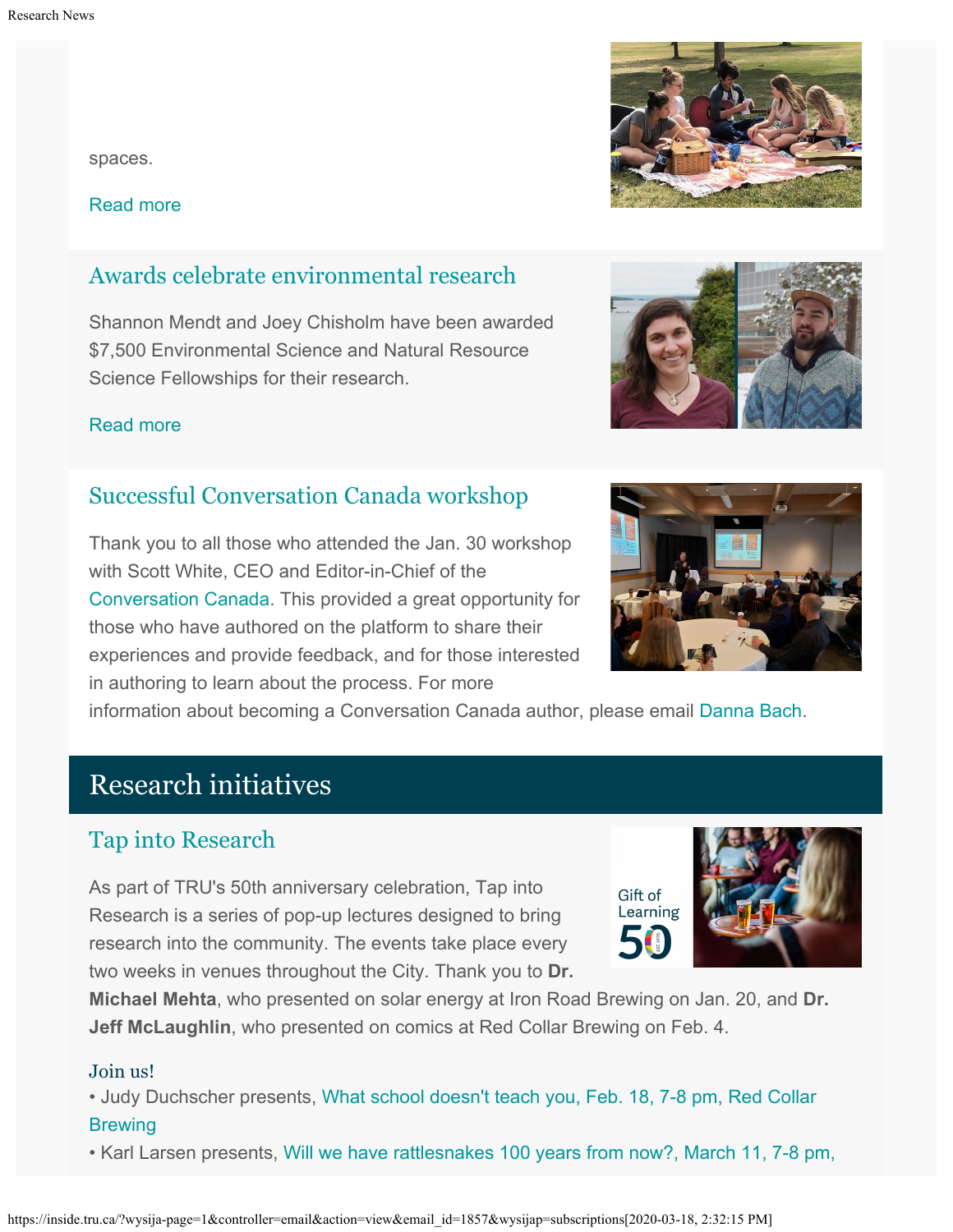### [Noble Pig](https://inside.tru.ca/events/event/tap-into-research-will-we-have-rattlesnakes-100-years-from-now/)

## [Worth 1000 Words](http://inside.tru.ca/2019/10/01/worth-1000-words-research-photo-contest-opens/) Deadline: Feb. 15

This contest is designed for researchers to share the discovery process with us, and is our way of celebrating the innovative work taking place at TRU. Winners receive a cash prize as well as the opportunity to have their work displayed on campus, online, and in the community.



### [Read more](http://inside.tru.ca/2019/10/01/worth-1000-words-research-photo-contest-opens/)

## [Share your knowledge during Research Week](https://www.tru.ca/research/research-week.html)

TRU offers a trio of research communication competitions for researchers of all disciplines, **register before March 6**!

### [Undergraduate Researchers:](https://www.tru.ca/research/research-week/in-a-nutshell.html) In A Nutshell

• Just like the well-known Three Minute Thesis for graduate students, TRU's unique [In a Nutshell](https://www.tru.ca/research/research-week/in-a-nutshell.html) is a wildly popular event that sees undergrad researchers deliver compelling presentations of their work to non-specialist judges. This

event is coordinated by our Undergraduate Research Ambassadors, who have arranged amazing prizes!

### [Graduate Researchers: Three Minute Thesis \(3MT\)](https://www.tru.ca/research/research-week/3mt.html)

• Learn how to distill your research, benefit from a series of workshops, meet and connect with other graduate students, and potentially win the top prize of \$1,000 and a place in the Western Canadian Regional competition.

### [180-second Research Challenge](https://www.tru.ca/research/research-week/180-second-research-challenge.html)

• Prove that it is possible for professors to deliver their research in three minutes or less with only a single slide. Great prizes are up for grabs, as are bragging rights. This event is coordinated by [TRU's Faculty Research Mentors](https://www.tru.ca/research/research-services/research-services-faculty/faculty-research-mentors.html).

## Research events

## [Memory Evidence in the Justice System](http://inside.tru.ca/events/event/memory-evidence-in-the-justice-system/) Feb. 11, 6 pm HOL, 190

Presented by the TRU Psychology Club, Dr. Heather Price presents on her research, which explores the participation of children in the justice system.

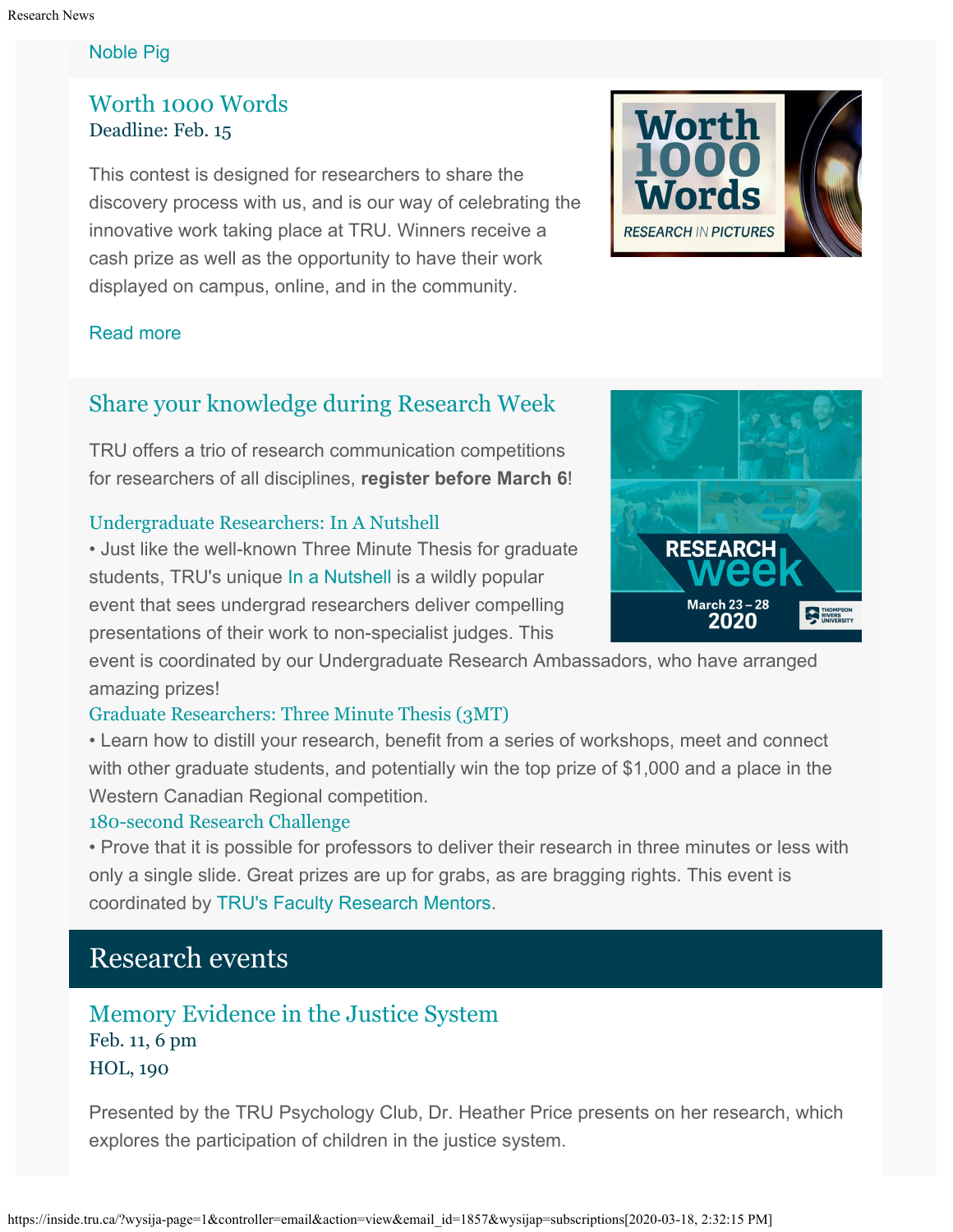#### Research News

#### [Read more](http://inside.tru.ca/events/event/memory-evidence-in-the-justice-system/)

[Startup Basics: Laws of Attraction](http://inside.tru.ca/events/event/startup-basics-laws-of-attraction-2/) Feb. 13, 5 pm TRU Generator, Lower Level, HOL

Learn how to attract your ideal customer and to how to validate your product market fit.



#### [Read more](http://inside.tru.ca/events/event/startup-basics-laws-of-attraction-2/)

## [Academic publishing & knowledge mobilization](https://trupdweek2020.sched.com/event/ZZRD/academic-publishing-and-knowledge-mobilization-challenges-opportunities-and-best-practices) Feb. 19, 11am-12:15pm TRUSU Lecture Hall

Facilitated by Dr. Kathy Gaynor and Dr. Will Garrett-Petts, this workshop will address the changing academic publication landscape by exploring how publication practices and strategies are inextricably linked to the development of faculty research programs, grant applications, research impact; and to the maintenance of ethics and integrity in scholarship.

## [Shape the future of Research at TRU](http://inside.tru.ca/events/event/shape-the-future-of-research-at-tru-drop-in/) Feb. 20, 11am-12pm Executive Centre, CAC

Faculty are encouraged to drop in and provide feedback to the external reviewers for Research and Graduate Studies' Strategic Consultation.

### [Read more](http://inside.tru.ca/events/event/shape-the-future-of-research-at-tru-drop-in/)

## [Grad student Trivia & Networking night](http://inside.tru.ca/events/event/grad-student-trivia-networking-night/) Feb. 27, 5-7 pm Mountain Room, CAC

TRU's Graduate Mentors have planned an incredible evening of fun and networking. Join in for trivia, games, and walk away with some prizes. Tickets are free, but you must [register.](https://www.eventbrite.ca/myevent?eid=91184137209)

### [Read more](http://inside.tru.ca/events/event/grad-student-trivia-networking-night/)

## [Masters of Science in Environmental Science](http://inside.tru.ca/events/event/masters-of-science-in-environmental-science-showcase-2/) [showcase](http://inside.tru.ca/events/event/masters-of-science-in-environmental-science-showcase-2/) March 5, 3-7 pm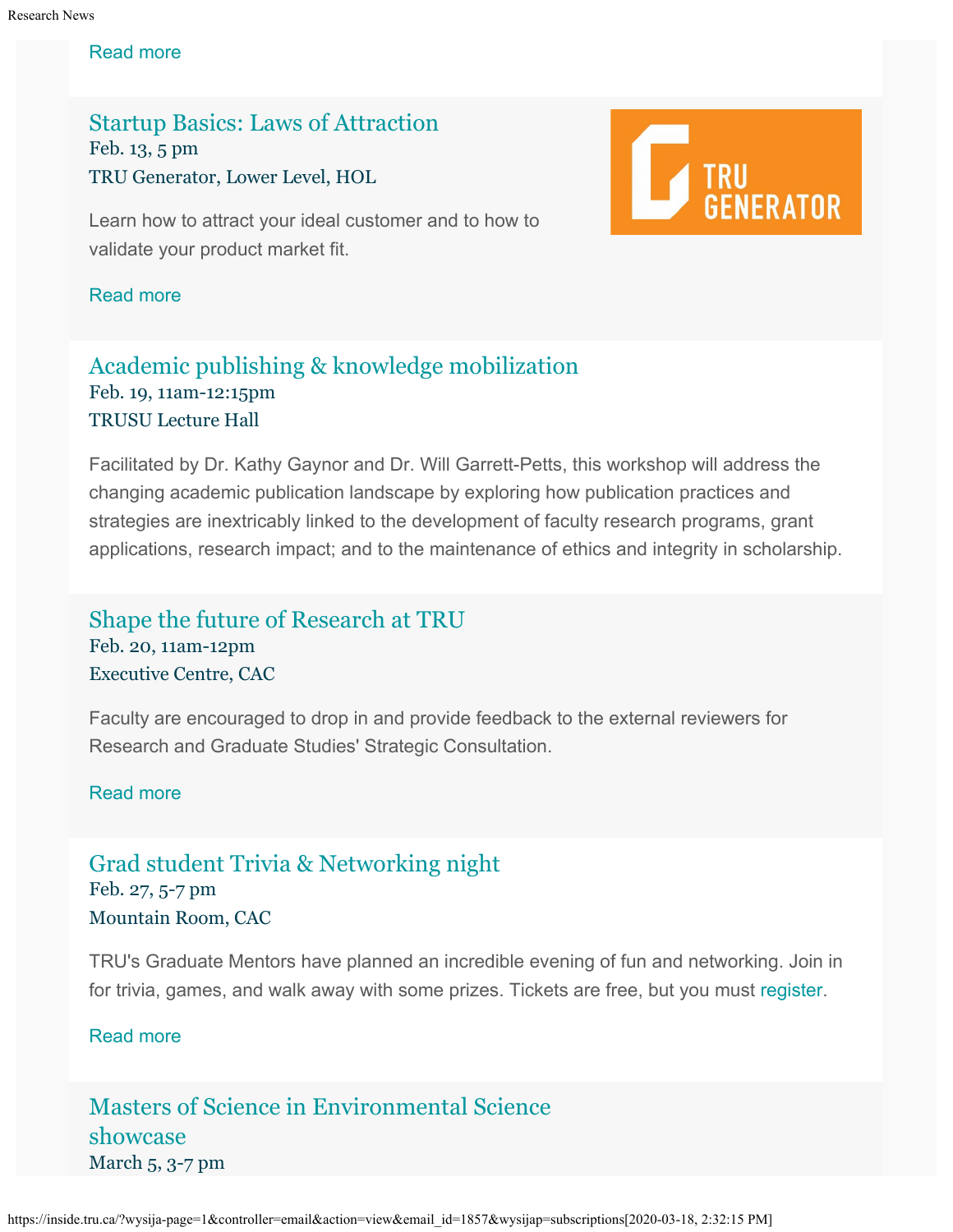#### Scratch Cafe, Culinary Arts

Get a snapshot of the research and projects being conducted by students in Masters of Science in Environmental Science.

[Read more](http://inside.tru.ca/events/event/masters-of-science-in-environmental-science-showcase-2/)

## [Practice your Presentation Skills](http://inside.tru.ca/events/event/practice-your-presentation-skills-mitacs/) March 6, 9 am-5 pm Graduate Commons, Lower Level, Main Library

Short presentations and practice will help graduate students perfect their presentations skills. Perfect for anyone interested in the 3MT! This workshop is presented by Mitacs.

#### [Read more](http://inside.tru.ca/events/event/practice-your-presentation-skills-mitacs/)

## [Research ethics for students | Workshop](http://inside.tru.ca/events/event/research-ethics-for-students-workshop/) March 11, 12pm Undergraduate Commons, OM1522

This workshop is recommended for students, graduate and undergraduate, who will require research ethics approval.

#### [Read more](http://inside.tru.ca/events/event/research-ethics-for-students-workshop/)



## [Indigenous Health Nursing Research Symposium](https://www.tru.ca/nursing/aboriginal-nursing/2020-ihnrs.html) March 16-20

TRU's School of Nursing hosts this symposium which brings together local leaders to advance Indigenous wellness by reconciling parallel pathways in Indigenous health nursing. [Register now](https://www.tru.ca/nursing/aboriginal-nursing/2020-ihnrs/registration-form.html).

# Research award opportunities (internal)

[Excellence in Research Scholarship](https://www.tru.ca/research/research-services/research-services-faculty/research-awards.html) Apply deadline Feb. 15

https://inside.tru.ca/?wysija-page=1&controller=email&action=view&email\_id=1857&wysijap=subscriptions[2020-03-18, 2:32:15 PM]

**Environmental Science Seminar Series**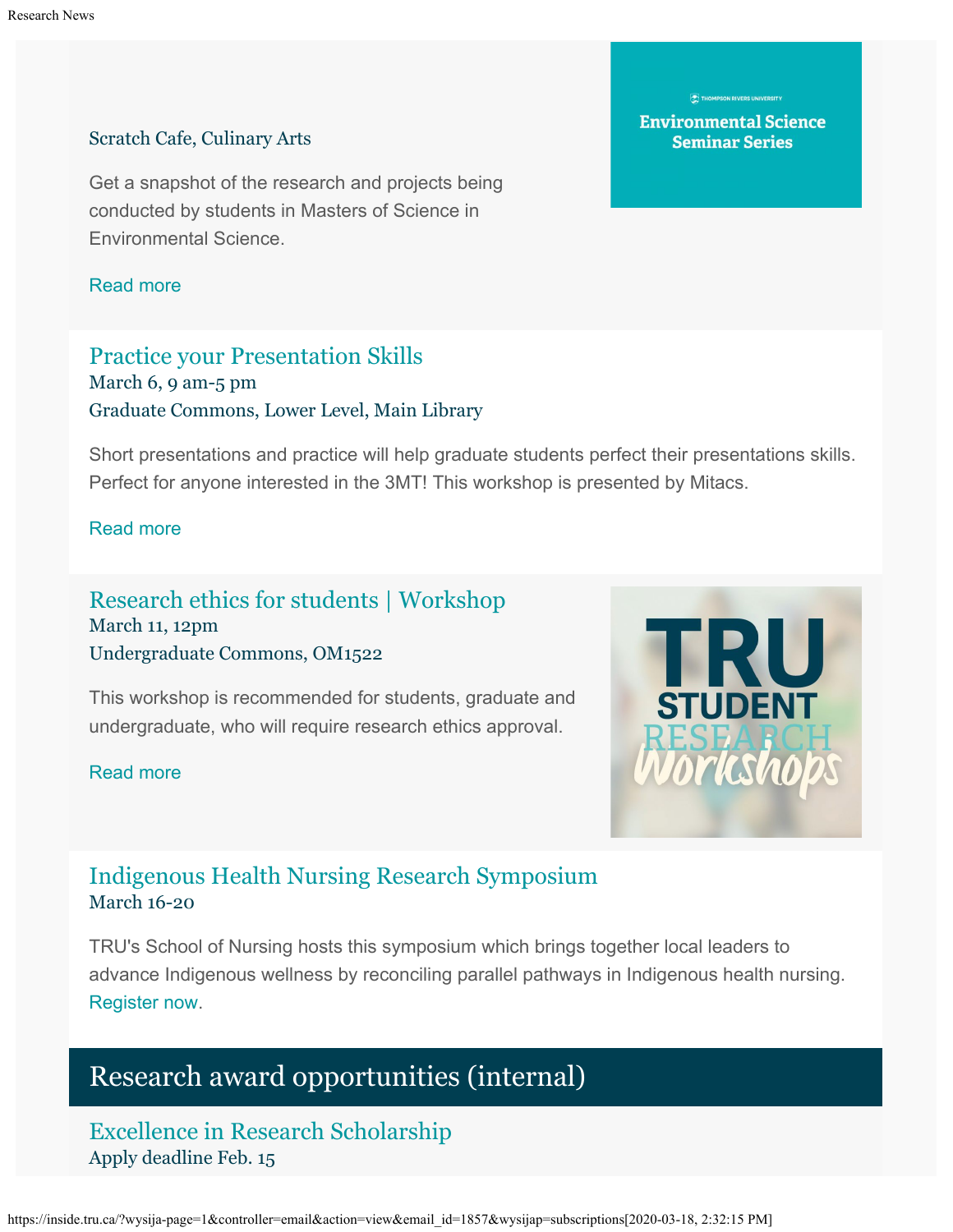This award recognizes excellence in research, scholarship, or the production of creative works over a sustained period of time that represents a significant contribution to the field of inquiry. Award winners have an excellent publication record, will have successfully competed for external funds, and actively share their enthusiasm for new knowledge creation through the supervision of students, development of new courses, programs or teaching innovations.

## [Distinguished Scholar Award](https://www.tru.ca/research/research-services/research-services-faculty/research-awards.html) Application deadline Feb. 15

This award recognizes the highest achievement in scholarship, achieved over a career. It recognizes TRU scholars whose research has had a significant impact, who have established an international reputation of excellence in research, scholarship, invention, or the production of creative works, who have made a significant contribution toward the training of highly qualified people through the mentorship and supervision of students, and who have enhanced the reputation of TRU through research.

## [Undergraduate/Graduate Research Mentor Awards](https://www.tru.ca/research/research-services/research-services-faculty/research-awards.html) Application deadline Feb. 15

Undergraduate and graduate students are encouraged to nominate a faculty member for the Undergraduate Research Mentor Award, or the Graduate Research Mentor Award. These awards recognize excellence and are given to faculty who help students explore, inquire, and engage in new knowledge creation, and who provide meaningful guidance and support.

Submit complete nomination packages to research@tru.ca before Feb. 15

# Funding opportunities (external)

For information about upcoming external funding opportunities, visit the [Funding Calendar](https://www.tru.ca/research/research-services/research-services-faculty/faculty-research-funding/funding-deadlines.html) • Note: Deadlines noted below are EXTERNAL deadlines. To receive critical institutional approval and grant development support, please contact [Anita Sharma](mailto:ansharma@tru.ca) or [Megan Prins](mailto:mprins@tru.ca) at least **two weeks prior** to the listed deadline.

## **CIHR**

### [Catalyst Grant: Health Effects of Vaping](https://www.researchnet-recherchenet.ca/rnr16/vwOpprtntyDtls.do?prog=3220&view=search&terms=vaping&type=EXACT&resultCount=25&next=1)

## **Deadlines: March 25 (registration); May 20 (full application) Award amount: \$100,000**

This funding opportunity will support projects relevant to the following research areas: Youth vaping of nicotine, cannabinoid extracts, THC, and other compounds; Short and/or long-term health effects of vaping**;** behaviours and associated health and social impacts of vaping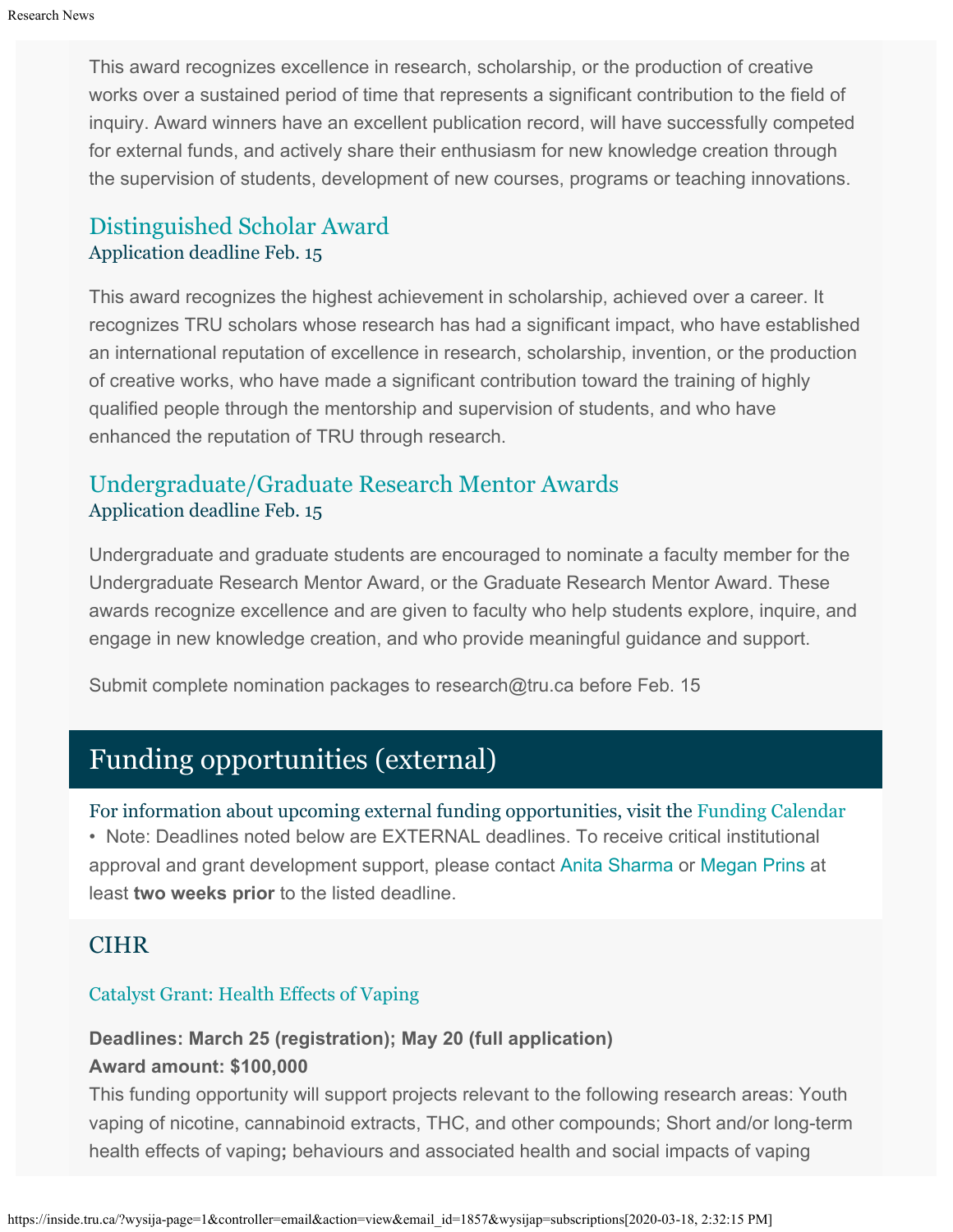product use**;** Mental health, addiction and dependence in the context of vaping**;** Vaping policy issues related to youth and/or adults**;** Vaping and oral health**;** Other areas related to the health consequences of vaping in youth and/or adults**;** *Studies using preclinical models, mechanistic, human and/or population-based approaches are eligible.*

### [Operating Grant: New Investigator Grants in Child and Youth Health](https://www.researchnet-recherchenet.ca/rnr16/vwOpprtntyDtls.do?prog=3206&view=search&incArc=true&launchMonth=12&launchYear=2019&type=EXACT&resultCount=25&next=1)

#### **Deadline: April 20**

### **Award amount and Duration: \$100,000 per yr/3yrs**

The SickKids Foundation-CIHR-IHDCYH New Investigator Research Grants in Child and Youth Health program seeks to strengthen Canada's capacity and knowledge to respond to children's health challenges and needs. New investigators may obtain up to three years' support for research in biomedical, clinical, health systems and services, population and public health sectors that has the potential for significant impact on children's health outcomes.

#### [Planning and Dissemination Grants](https://www.researchnet-recherchenet.ca/rnr16/vwOpprtntyDtls.do?prog=3209&view=currentOpps&org=CIHR&type=EXACT&resultC)

#### **Deadline: March 17**

Please see the [Sponsor Description](https://www.researchnet-recherchenet.ca/rnr16/vwOpprtntyDtls.do?prog=3209&view=currentOpps&org=CIHR&type=EXACT&resultCount=25&sort=program&all=1&masterList=true%22%20%5Cl%20%22partnerdescription) of this funding opportunity for details on funding levels specific to each participating Institute and Initiative. The specific objectives of this funding opportunity are:

• to support planning activities, partnership development and to increase understanding of the health research landscape that will contribute to the advancement of research consistent with the mandate of CIHR; and

• to support dissemination events and activities that focus on the communication of health research evidence to the appropriate researcher or knowledge-user audiences, tailoring the message and medium as appropriate.

## SSHRC

#### [Connection Grants](http://www.sshrc-crsh.gc.ca/funding-financement/programs-programmes/connection_grants-subventions_connexion-eng.aspx)

#### **Deadlines: May 1, Aug. 1, Nov. 1, Feb. 1**

**Award amount: \$7,000 to \$25,000 (events); up to \$50,000 (outreach activities)** Connection grants support events and outreach activities geared toward short-term, targeted knowledge mobilization initiatives. Events and outreach activities funded by a Connection Grant may often serve as a first step toward more comprehensive and longer-term projects potentially eligible for funding through other SSHRC funding opportunities listed in SSHRC's Funding search tool.

### [Partnership Engage Grants](http://www.sshrc-crsh.gc.ca/funding-financement/programs-programmes/partnership_engage_grants-subventions_d_engagement_partenarial-eng.aspx)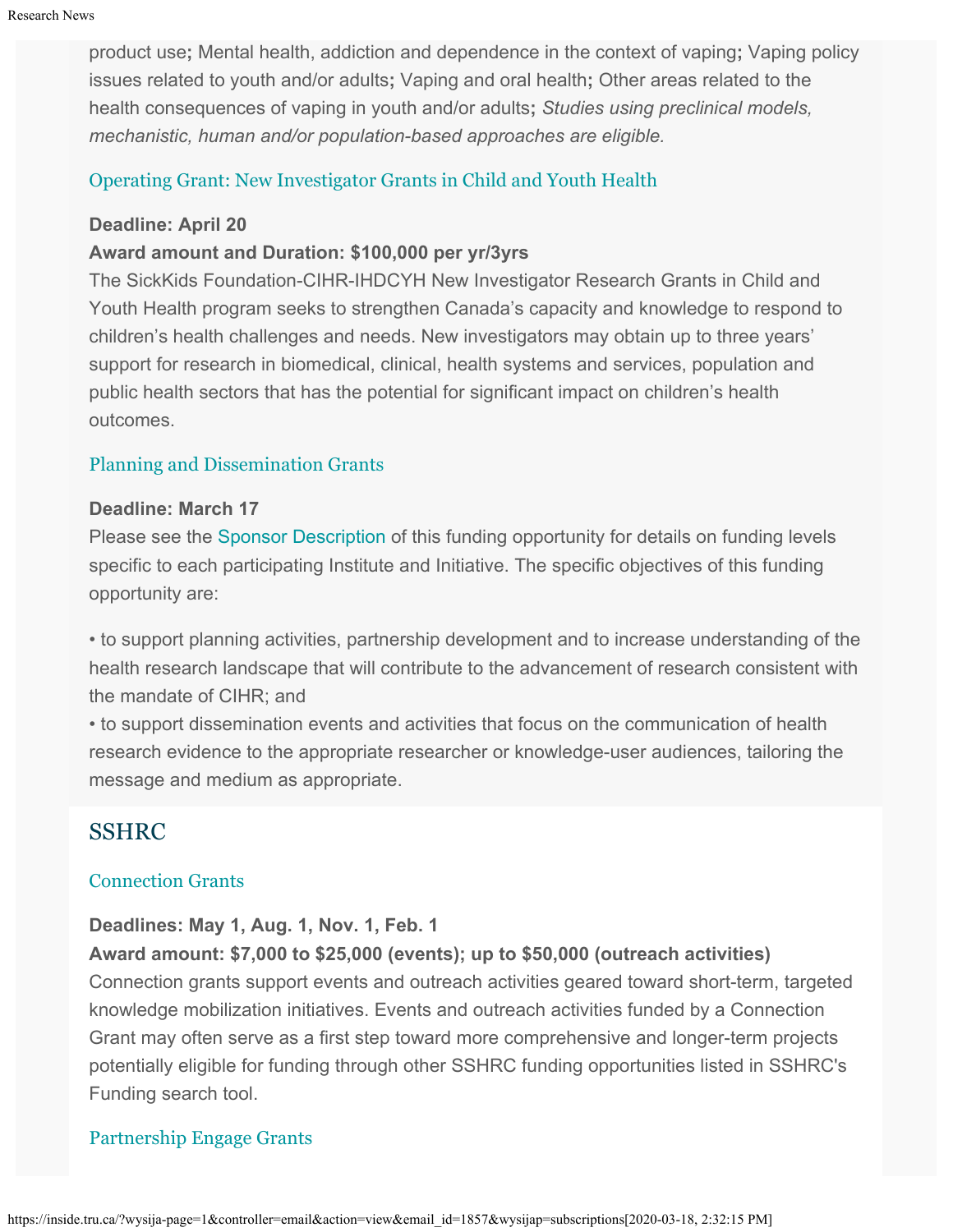### **Deadlines: March 15, June 15, Sept. 15, Dec. 15 Award amount: \$7,000 to \$25,000**

These grants provide short-term and timely support for partnered research activities that will inform decision-making at a single partner organization from the public, private or not-forprofit sector. The partnerships supported through these grants respond to immediate needs and time constraints facing organizations in non-academic sectors.

## **NSERC**

## [Collaborative Research and Training Experience Program](https://www.nserc-crsng.gc.ca/Professors-Professeurs/Grants-Subs/CREATE-FONCER_eng.asp)

## **Deadlines: May 1 (adjudicated LOI); Full application (if invited) Sept. 22.** *Note: For support, please contact the Research Office no later than March 31*

The CREATE program supports the training of teams of highly qualified students and postdoctoral fellows from Canada and abroad through the development of innovative training programs that: encourage collaborative and integrative approaches, and address significant scientific challenges associated with Canada's research priorities; facilitate the transition of new researchers from trainees to productive employees in the Canadian workforce.

## [Alliance Grants](https://www.nserc-crsng.gc.ca/Innovate-Innover/alliance-alliance/index_eng.asp)

### **Deadlines: ongoing**

NSERC is pleased to announce the opening of the next phases of [Alliance grants](http://r20.rs6.net/tn.jsp?f=001Nh4U_HO9nZcDZUwQ0Ja1PVlgavA7P5KrtVVktWkT6qD7NxycTeYSSSASYh5xfBf-2iqPq-RQpf__-d-HZVIhYmyPON66_OKF_rafc3HTGeM7jtvWjlwPVSXwfFzUdpKKQqYxyYaOYPnAwCygQvdBpm3ZmMTE6IGNKCGYtSY0UgH2PAswR9fhf_YRQJHtdBONfBdFXZpc71tq-wZboy0dxwzMHE_YJyCD&c=jTpPAwM9aqFHpRzFvhxgop9o-80mLHafD9V0xYJ9AcdY_O4X-CcotQ==&ch=qXagiRY_nz2JyVBFdrlSF-Ywn96ZaDfVoVFeR_sy_3QqO2MXTOFOGA==%22%20%5Ct%20%22_blank). Alliance grants are now open for [Option 1](http://r20.rs6.net/tn.jsp?f=001Nh4U_HO9nZcDZUwQ0Ja1PVlgavA7P5KrtVVktWkT6qD7NxycTeYSSYhEYRzxdIUcJlzNmV7UyofWWBqKpxObysHmQ0KvA51s86LAoHYZWj6L3PZnkn8bio-W8fGeEGsB4lgcXnsWFiZGe1AZTR1XOkDC_6GoqRZdE4XqLKp6jn9B0Ou8v5qWz5OxOZw7Rk2HCfFUiTsmncwF8SyIcNp7udDtOzYl2Np422f_cOUP62Sz8Rvgi1jdbCSZQl-kvE1i&c=jTpPAwM9aqFHpRzFvhxgop9o-80mLHafD9V0xYJ9AcdY_O4X-CcotQ==&ch=qXagiRY_nz2JyVBFdrlSF-Ywn96ZaDfVoVFeR_sy_3QqO2MXTOFOGA==%22%20%5Ct%20%22_blank) applications requesting over \$20,000 annually from NSERC.

[Option 2](http://r20.rs6.net/tn.jsp?f=001Nh4U_HO9nZcDZUwQ0Ja1PVlgavA7P5KrtVVktWkT6qD7NxycTeYSSYhEYRzxdIUcBUAB6jQi8sUpCr1a9DmJkOb86dvh-Zf25iif6bkuljHT8AjzPerc9Ez8QuubvtZRjHz1KaytWfputn1tWIOgu6MH8tsS7oftijMJ5IYPMqgf_UpAjaF514Z3mY79TTxeoFmFByRtQvPjFHUuAPWjIea4AukBoFeEu0qYkAiXQ3Q8Y_STONZVwxIy4rx4jPNR&c=jTpPAwM9aqFHpRzFvhxgop9o-80mLHafD9V0xYJ9AcdY_O4X-CcotQ==&ch=qXagiRY_nz2JyVBFdrlSF-Ywn96ZaDfVoVFeR_sy_3QqO2MXTOFOGA==%22%20%5Ct%20%22_blank) applications requesting support for up to 90% or 100% of the costs of the project will be accepted in **early 2020**

Alliance grants encourage university researchers to collaborate with partner organizations, which can be from the private, public or not-for-profit sectors.

Please also see [slide deck](https://one.tru.ca/sites/rgs/ToolsandResources/_layouts/15/WopiFrame.aspx?sourcedoc=/sites/rgs/ToolsandResources/Shared%20Documents/NSERC_ALLIANCE.pptx&action=default) from NSERC Research and Innovation Development Officer, Pam Giberson's presentation at TRU. And an Alliance Grant application ["Top Tips"](https://one.tru.ca/sites/rgs/ToolsandResources/_layouts/15/WopiFrame.aspx?sourcedoc=/sites/rgs/ToolsandResources/Shared%20Documents/Alliance%20Grant%20-%20Top%20Tips%20EN%20%20FR.pdf&action=default) document.

## Government of Canada

## [Rapid Research Response to the 2019 Novel Coronavirus Outbreak](https://www.nserc-crsng.gc.ca/Media-Media/ProgramNewsDetails-NouvellesDesProgrammesDetails_eng.asp?ID=1123)

This research response is aligned with the efforts of international partners, including the World Health Organization (WHO) and the Global Research Collaboration for Infectious Disease Preparedness (GLoPID-R). This is a collaboration between CIHR, the International Development Research Centre (IDRC), NSERC, and the SSHRC. **Expected key dates:**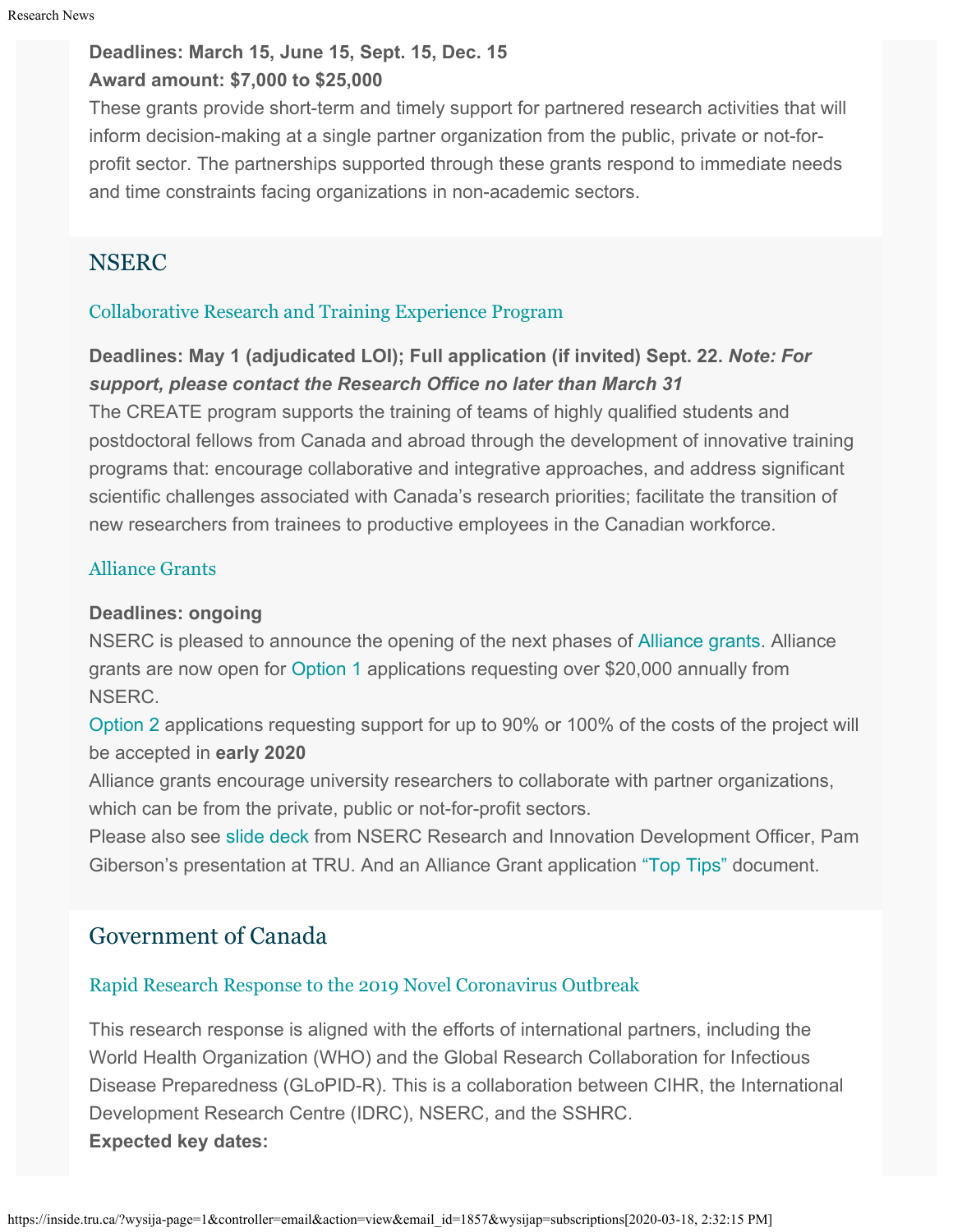- Launch of the full request for applications: Week of Feb. 10
- Application deadline: Week of Feb. 17
- Peer review begins: Week of Feb. 17
- Anticipated notice of decision: Week of Feb. 24

[Transport Canada – Rail Safety Improvement Program-Infrastructure, Technology and](https://www.tc.gc.ca/en/services/rail/apply-rsip-itr-funding.html) [Research \(RSIP-ITR\) Funding](https://www.tc.gc.ca/en/services/rail/apply-rsip-itr-funding.html)

#### **Deadline: Aug. 1**

#### **Award amount: \$500,000 [Applicants Guide](https://www.tc.gc.ca/en/services/rail/apply-rsip-itr-funding/rsip-itr-applicants-guide.html)**

The ITR component of the Rail Safety Improvement Program (RSIP) funds rail safety improvements that support measures to improve public safety at rail property and rail lines (both federally and provincially regulated). Funding is also available for research as well as testing and development of technologies that can enhance the safety of rail lines (both federally and provincially regulated).

### [Sustainable Development Goals Funding Program](https://www.canada.ca/en/employment-social-development/services/funding/sustainable-development-goals.html?utm_source=Alliance+mailing+list&utm_campaign=3b8335f44f-EMAIL_CAMPAIGN_2019_05_09_02_30_COPY_01&utm_medium=email&utm_term=0_d8c079edf8-3b8335f44f-132838517&mc_cid=3b8335f44f&mc_eid=3317a57706)

#### **Deadline: Ongoing**

#### **Award amount: \$100,000/ 1 year**

In 2015, Canada and all other United Nations Member States, committed to implementing the 2030 Agenda for Sustainable Development, which set 17 Sustainable Development Goals (SDGs) to eliminate poverty, protect the planet and ensure prosperity by the year 2030. The SDG program supports projects aimed at building awareness of the 2030 Agenda, increase partnerships and networks, advance research, and further Canada's implementation of the 2030 Agenda.

## Government of British Columbia

[WorkSafeBC: Specific Priorities Research Grants – RFP –](https://www.worksafebc.com/en/resources/about-us/research/2020-sp-request-for-proposals-sampling-methods?lang=en) [Analytical sampling method](https://www.worksafebc.com/en/resources/about-us/research/2020-sp-request-for-proposals-sampling-methods?lang=en) [projects for substances with American Conference of Governmental Industrial Hygienists](https://www.worksafebc.com/en/resources/about-us/research/2020-sp-request-for-proposals-sampling-methods?lang=en) [\(ACGIH\) Threshold Limit Values \(TLVs\)](https://www.worksafebc.com/en/resources/about-us/research/2020-sp-request-for-proposals-sampling-methods?lang=en)

#### **Deadlines: May 29**

#### **Award amount: \$50,000-\$150,000 between 1-3yrs.**

WorkSafeBC is seeking research projects to develop, implement, and/or validate analytical sampling methods for the substances with ACGIH TLVs for which: Validated substancespecific sampling methods currently do not exist and where existing methods are not adequate.

## Foundations

### [Vancouver Foundation: Develop and Convene Grants](https://www.vancouverfoundation.ca/grants/systems-change-grants)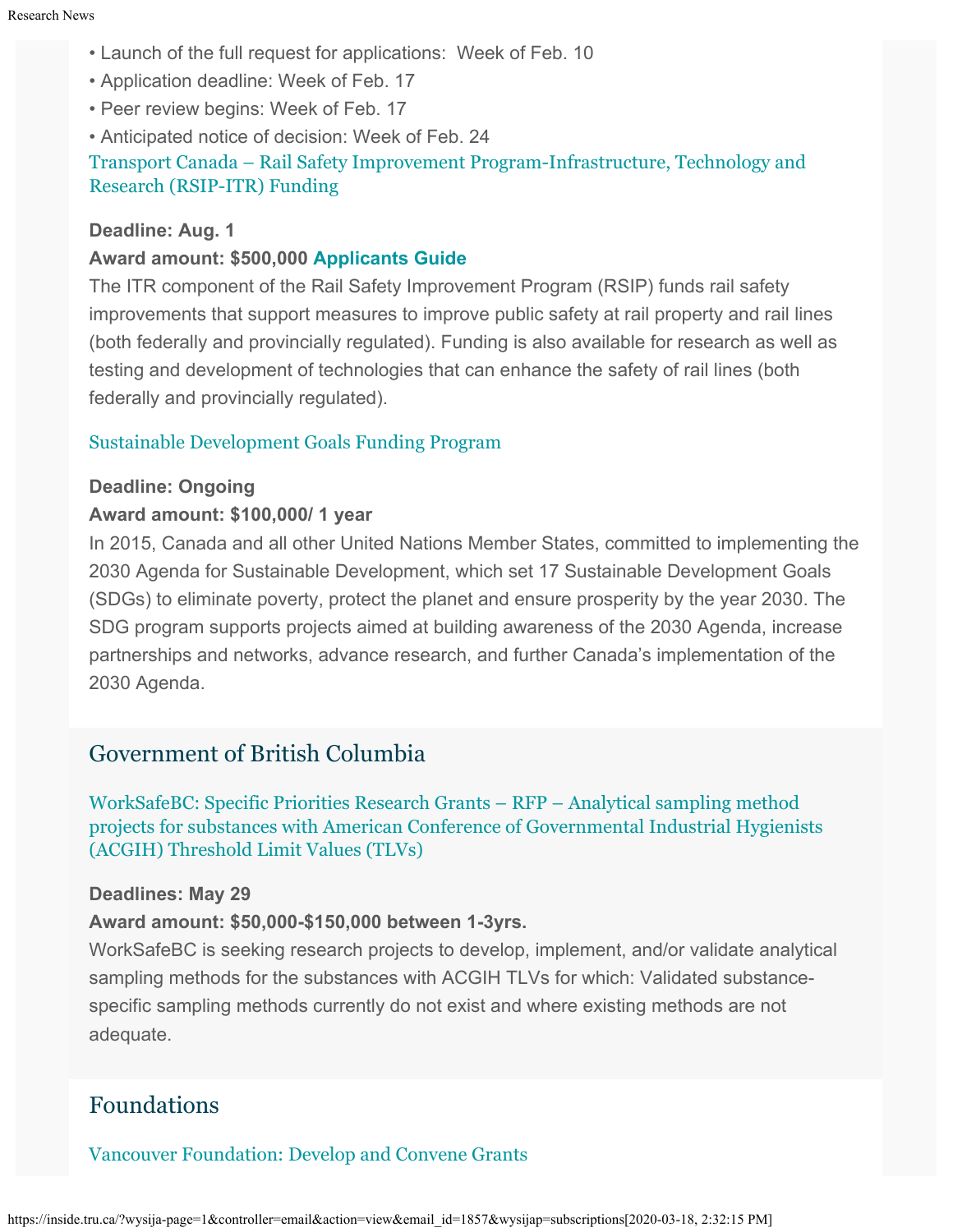**Deadlines: Feb. 14**

**Awards amount: \$20,000/1 year**

**Develop grants** are part of the [Systems Change grant program](https://www.vancouverfoundation.ca/grants/systems-change-grants). **Convene grants** are part of the [Participatory Action Research grant program](https://www.vancouverfoundation.ca/grants/participatory-action-research-grants).

### [Vancouver Foundation: System Change: Test, Scale & Investigate grants](https://www.vancouverfoundation.ca/grants)

**Deadline: Jan. 27, 2020**

**Awards amount: \$100,000/3 years.**

**Systems Change grants** support projects that take action to address the root causes of pressing social, environmental or cultural issues by influencing the behaviours of populations, organizations, and institutions. **Investigate grants** are [Participatory Action Research grant](https://www.vancouverfoundation.ca/grants/participatory-action-research-grants)s. Participatory Action Research grants support research that is co-led by community members and researchers to learn more about the root causes of pressing issues impacting the health of communities

### [Max Bell Foundation: Project Grants and Development Grants](https://maxbell.org/our-work/granting/types-programs/)

### **Deadline: Ongoing**

### **Award amount: \$10,000-\$200,000/ 1-3 years**

**Project Grants** support clearly defined activities designed to achieve a specific objective that aligns with the Foundation's mission and criteria and that seek to support projects with a high likelihood of informing public policy and practice. Current program areas include: Health & Wellness; Education; the Environment.

**Development Grants** support organizations who wish to undertake short-term (typically 4 month) work that will better position them to succeed with larger projects (e.g., environmental scanning; background research; project planning; proposal development etc.). Development grants are described in more detail [here](https://maxbell.org/our-work/types-programs/).

### [Spender Foundation Research Grants on Education: Small](https://www.spencer.org/grant_types/small-research-grant)

### **Deadline: March 3**

### **Award amount: \$50,000/1-5 years**

This program supports education research that will contribute to the improvement of education, broadly conceived, and is "field-initiated" in that proposal submissions are not in response to a specific request for a particular research topic, discipline, design, method, or location.

# Awards & Prizes

### [Prize: IHSPR Rising Star Award.](https://www.researchnet-recherchenet.ca/rnr16/vwOpprtntyDtls.do?prog=3179&view=currentOpps&org=CIHR&type=EXACT&resultCount=25&sort=program&all=1&masterList=true)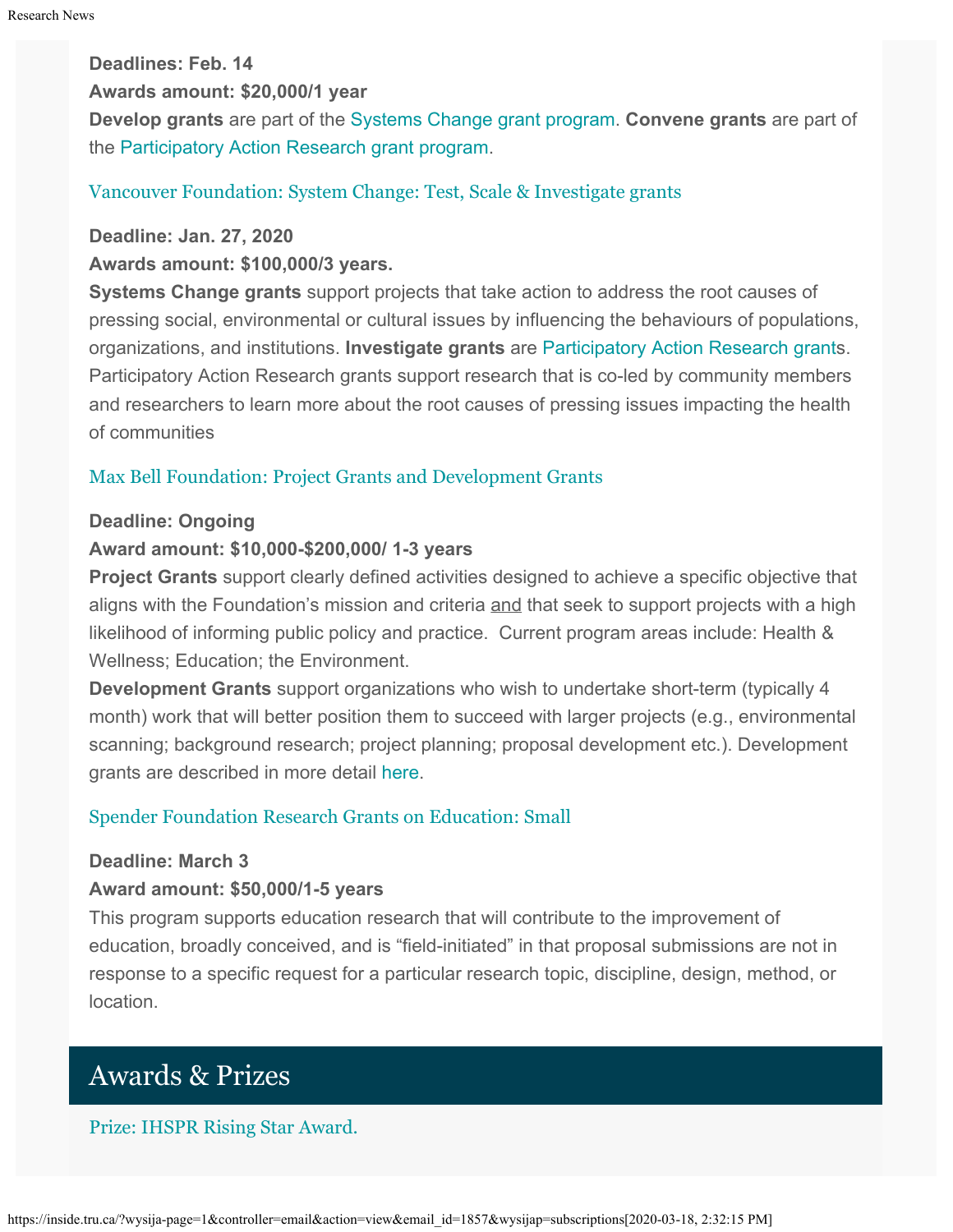The CIHR Institute of Health Services and Policy Research (IHSPR) is dedicated to supporting graduate students and post-doctoral fellows and to recognizing the research excellence and knowledge translation initiatives of these emerging health services and policy researchers at an early stage in their career. This award: Recognizes the excellence of Canadian research and innovative knowledge translation (KT) initiatives of graduate students (e.g. M.D., M.A., M.Sc. and Ph.D.) and post-doctoral fellows studying health services and policy research; Recognizes research and/or KT contributions for which a graduate student or post-doctoral fellow has had primary responsibility; and promotes careers in health services and policy research.

#### [CIHR Travel Awards – Winter 2020](https://www.researchnet-recherchenet.ca/rnr16/vwOpprtntyDtls.do?prog=3218&view=search&incArc=true&launchMonth=12&launchYear=2019&type=EXACT&resultCount=25&next=1)

Through the Institute Community Support (ICS) Program, the CIHR Institutes and Initiatives are launching the ICS Travel Awards competition for students, postdoctoral fellows, early career researchers, and knowledge users to present their own research at national and international meetings, workshops, and/or conferences.

# Funding opportunities (internal)

[Research Accelerate Grants](https://www.tru.ca/research/research-services/research-services-faculty/faculty-research-funding/internal-opportunities.html) 2020 Competition Now Open Award amount: \$3,000

We invite interest from faculty who are actively engaged in developing applications for Tri-Agency funding competitions in fiscal year 2020-21. The grant programs eligible for this funding are: NSERC-Discovery and Alliance Grants programs; SSHRC-Insight and Partnership and Connection programs; CIHR-Project and other Operating grants; Tri-Agency New Frontiers in Research Fund.

# Funding opportunities (students)

[Undergraduate Research Experience Award Program \(UREAP\)](https://www.tru.ca/research/undergraduate-research/undergraduate-research-opportunities/ureap-award.html) Deadline: Feb. 28

Value: \$6,000

**Application support available in the Undergraduate Research Commons, OM1522, from Feb. 24-28. Email [studentresearch@tru.ca](mailto:studentresearch@tru.ca) for hours.**

The UREAP allows full-time students with at least 60 credits to get started in their own original research. It is a way to improve a resume, increase academic and professional success, and make your time in university more interesting and rewarding.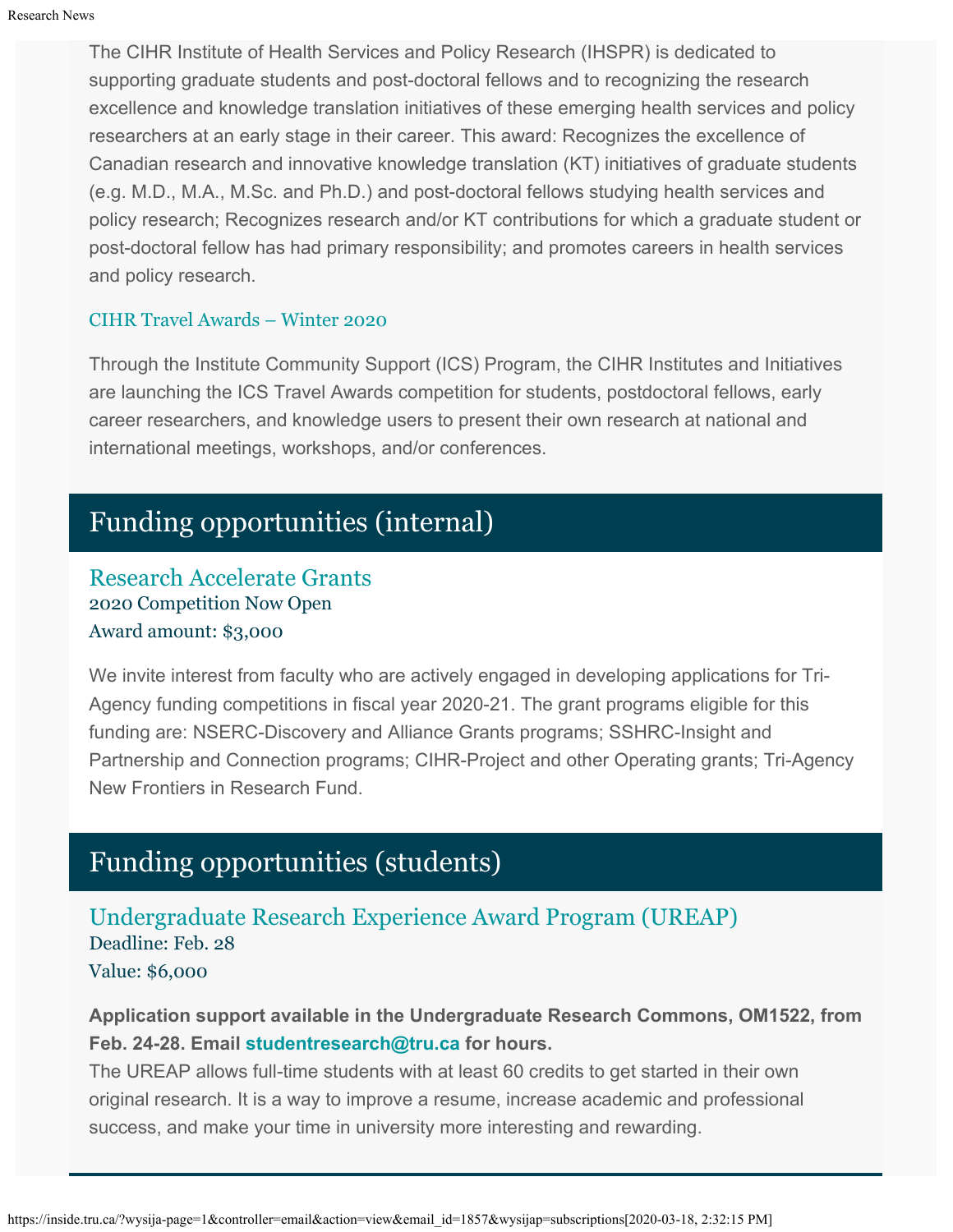# Knowledge mobilization

## Be part of The Conversation

TRU is a member of [The Conversation Canada](https://theconversation.com/ca), an independent news organization dedicated to bringing scholarly work to general readership. If you're interested in signing up as an author, contact [Danna Bach](mailto:dbach@tru.ca).

## Recently in The Conversation:

• [Why money laundering thrives on Canada's West Coast,](https://theconversation.com/why-money-laundering-thrives-on-canadas-west-coast-130735) Robert Diab, Jan. 30

• A blanket ban on [toxic 'forever chemicals' is good for people and animals](https://theconversation.com/a-blanket-ban-on-toxic-forever-chemicals-is-good-for-people-and-animals-127879), Jonathan Van Hamme, Feb. 6

## Join the Experts List

Update your official Bio Page and join your colleagues on TRU's searchable [Experts List](https://inside.tru.ca/find-an-expert/experts-registration-update/). The list is a great resource, and can be used to mobilize your knowledge, build partnerships and attract graduate students. Complete [this simple sign-up form](https://inside.tru.ca/find-an-expert/experts-registration-update/) to be added to the directory.

## Presentations

On Jan. 28, Franklin Sayre, STEM Librarian, organized [Librarians Building Momentum for](https://vickysteeves.gitlab.io/librarians-reproducibility/) [Research Reproducibility](https://vickysteeves.gitlab.io/librarians-reproducibility/) an online virtual conference with colleagues from New York University, University of Minnesota, University of Utah, and North Carolina State University. Over 200 people attended. Attendees represented North American research institutes, major publishers, and many government agencies. The conference is described as a model for practical, free, carbon-neutral professional development.

# Published books, chapters & articles

**Ejaz, W.**, Basharat, M., Saadat, S., Khattak, A. M., Naeem, M., & Anpalagan, A. (2020). *Learning paradigms for communication and computing technologies in IoT systems* doi[:https://doi.org/10.1016/j.comcom.2020.01.043](https://doi.org/10.1016/j.comcom.2020.01.043)

**\* Hamilton, H. J.**, & **Gosselin, L. A.** (2020). Ontogenetic shifts and interspecies variation in tolerance to desiccation and heat at the early benthic phase of six intertidal invertebrates. *Mar Ecol Prog Ser, 634*, 15-28. Retrieved from [https://www.int-res.com/abstracts/meps/v634/p15-](https://www.int-res.com/abstracts/meps/v634/p15-28) [28](https://www.int-res.com/abstracts/meps/v634/p15-28)

**Harrison, M.** (2019). Communication and interaction in a blog-based learning space. *European Journal of Open, Distance and E-Learning. Best of Eden 2018,* , 38-52. Retrieved from <https://www.eurodl.org/?p=special&sp=articles&inum=11&article=819>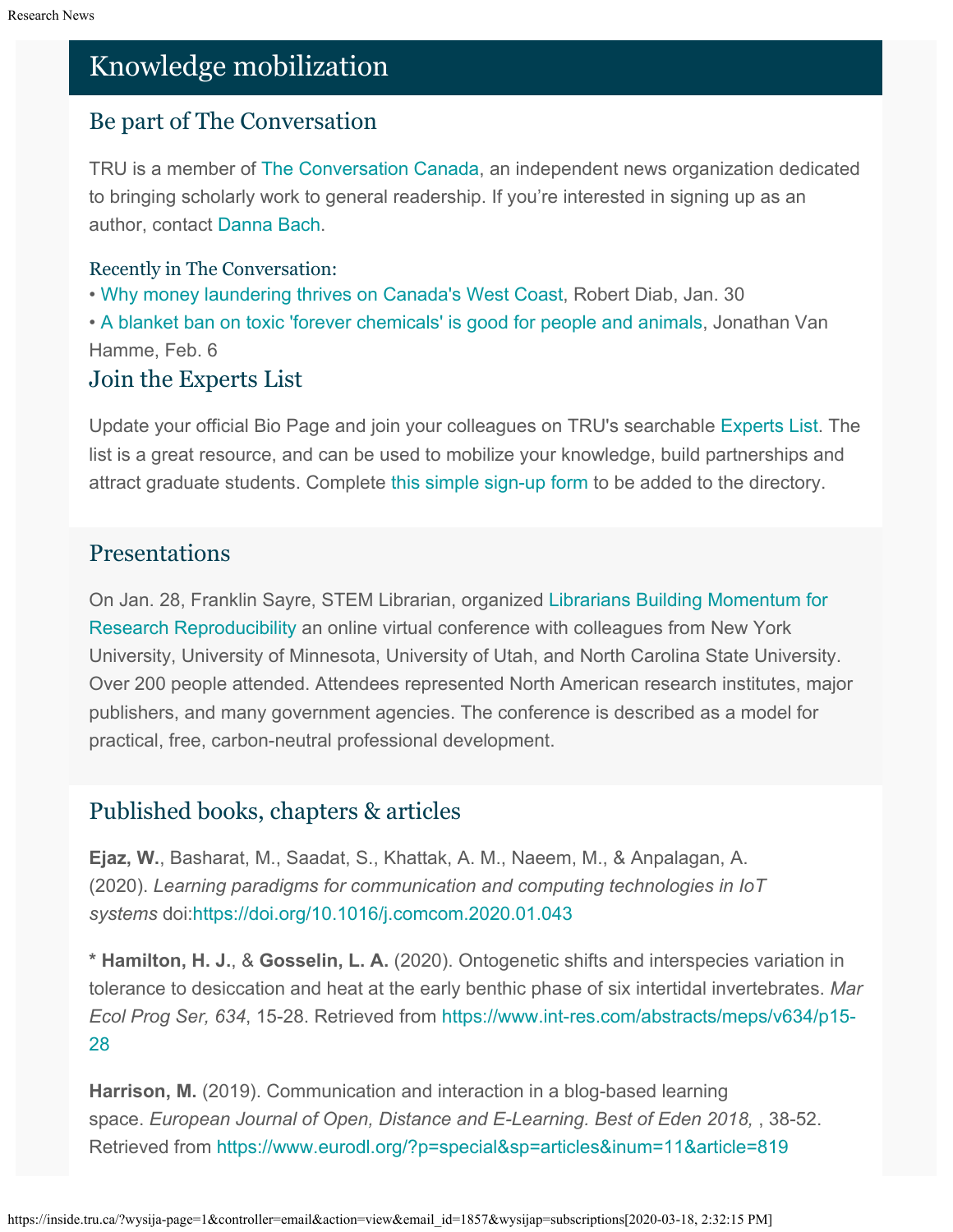**Haverila, M**., Haverila, K., & McLaughlin, C. (2020). Variables affecting the retention intentions of students in higher education institutions. *Journal of International Students, 10*(2) doi:10.32674/jis.v10i2.1849

**Hulko, W.**, **Mirza, N.**, & Seeley, L. (2020). Older adults' views on the repositioning of primary and community care. *Canadian Journal on Aging,* , 1-13. Retrieved from [https://www.cambridge.org/core/services/aop-cambridge](https://www.cambridge.org/core/services/aop-cambridge-core/content/view/86841400FD743CFA4A07F703AA2FBCCD/S0714980819000540a.pdf/div-class-title-older-adults-views-on-the-repositioning-of-primary-and-community-care-div.pdf)[core/content/view/86841400FD743CFA4A07F703AA2FBCCD/S0714980819000540a.pdf/div](https://www.cambridge.org/core/services/aop-cambridge-core/content/view/86841400FD743CFA4A07F703AA2FBCCD/S0714980819000540a.pdf/div-class-title-older-adults-views-on-the-repositioning-of-primary-and-community-care-div.pdf)[class-title-older-adults-views-on-the-repositioning-of-primary-and-community-care-div.pdf](https://www.cambridge.org/core/services/aop-cambridge-core/content/view/86841400FD743CFA4A07F703AA2FBCCD/S0714980819000540a.pdf/div-class-title-older-adults-views-on-the-repositioning-of-primary-and-community-care-div.pdf)

**Hulko, W.**, Stern, L., Brotman, S., & Ferrer, I. (2020). *Gerontological social work in action: Antioppressive practice with older adults, their families, and communities*. Abingdon, UK: Routledge Press.

Kassam, S., Marcellus, L., Clark, N., & **O'Mahony, J**. (2020). Applying intersectionality with constructive grounded theory as an innovative research approach for studying complex populations: Demonstrating congruency. *International Journal of Qualitative Methods, 19*, 1- 11. Retrieved from <https://journals.sagepub.com/doi/pdf/10.1177/1609406919898921>

Lonardi, S., Martini, U., & **Hull, J. S**. (2020). *Minority languages as sustainable tourism resources: From indigenous groups in british columbia (canada) to cimbrian people in giazza (italy)*doi[:https://doi.org/10.1016/j.annals.2020.102859](https://doi.org/10.1016/j.annals.2020.102859)

Moralejo, L., **Andersen, E.**, Hilsmann, N., & Kennedy, L. (2019). Measuring student responses in and instructors' perceptions of student evaluation teaching (SETs), pre and post intervention. *The Canadian Journal for the Scholarship of Teaching and Learning, 10*(3) doi:10.5206/cjsotl-rcacea.2019.3.8052

Savsani, V., Patel, V., & **Tawhid, M**. (2020). Biogeography based optimization for water pump switching problem. In F. Bennis, & R. K. Bhattacharjya (Eds.), *Nature-inspired methods for metaheuristics optimization: Algorithms and applications in science and engineering* (pp. 183-202). Cham: Springer International Publishing. doi:10.1007/978-3-030-26458-1\_11 Retrieved from [https://doi.org/10.1007/978-3-030-26458-1\\_11](https://doi.org/10.1007/978-3-030-26458-1_11)

Schiff, V., & **McLaughlin, J**. (2020). *Lost to the shoah: Eight lives*. Jefferson, NC: McFarland & Company.

Tamai, K., Boyer, E. W., Iida, S., **Carlyle-Moses, D**., & Levia, D. F. (2020). Forest influences on streamflow: Case studies from the tatsunokuchi-yama experimental watershed, japan, and the leading ridge experimental watershed, USA. In D. F. Levia, D. E. Carlyle-Moses, S. Iida, B. Michalzik, K. Nanko & A. Tischer (Eds.), *Forest-water interactions* (pp. 519-536). Cham: Springer International Publishing. doi:10.1007/978-3-030-26086-6\_21 Retrieved from [https://doi.org/10.1007/978-3-030-26086-6\\_21](https://doi.org/10.1007/978-3-030-26086-6_21)